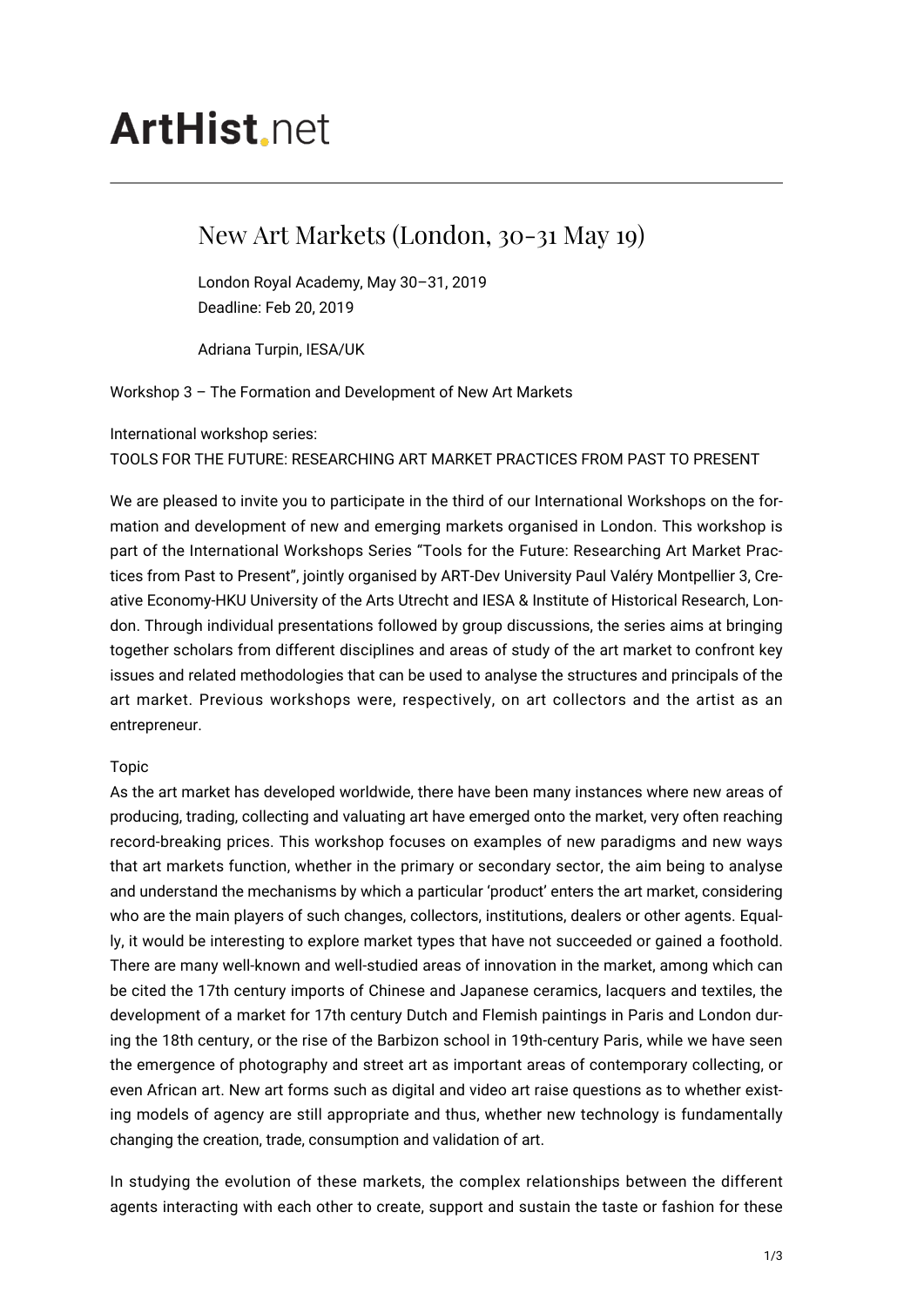works provide evidence of how art markets function, whether today or in the past. Papers might examine the processes by which new markets are validated and question whether this is a necessary part of acceptance and stability, or whether in the contemporary art market, this is no longer necessary; another question that links past and present markets is the question of investment and whether it is a factor in creating new markets. Underpinning many of these questions lies the issue of information and how important accessibility to that information is for the market.

We propose to examine these issues from a variety of perspectives and aim to explore questions such as:

1) the relationship between dealers, clients and institutions in the promotion of particular markets

- 2) the importance of market supply
- 3) the role of the tastemakers, whether critic, curator or collector
- 4) charting the rise and fall of the market
- 5) mapping clients for different markets
- 6) the role of emulation in creating markets
- 7) the legal frameworks
- 8) the importance of government support

As in all our workshops, the aim is to present the methods by which these topics can be investigated: one important problem that researchers face is the reliability and representativeness of the data. Another is how can we judge the importance of networks and social considerations in determining the success of a given market, bringing in statistical analysis as well as network theory. At what point do outliers become mainstream and at what point does this mean a new market has been created?

### Paper submission and revised deadlines

We welcome submission of rigorous quantitative, theoretical, and/or qualitative studies contributing to treatment of the questions illustrated above. We particularly appreciate interdisciplinary submissions from the social sciences and the humanities.

Abstracts of papers of up to 300 words (in English) on the above mentioned topics should be sent to a.turpin@iesa.edu before 20 February 2019. Notification of acceptance will be given by 28 February 2019. Full papers (about 8,000 words) need to be submitted prior to the workshop before 20 May 2019.

Submissions should ideally be structured as follows:

- Introduction (Problem definition, research gap and objective)
- Theoretical foundation
- Methodology / empirical research context
- Finding/results
- Implications for art market research and practice

Each paper accepted for presentation will be assigned a discussant who will provide in-depth feedback.

**Registration** Registration for the workshop is free. It closes on 25 May 2019.